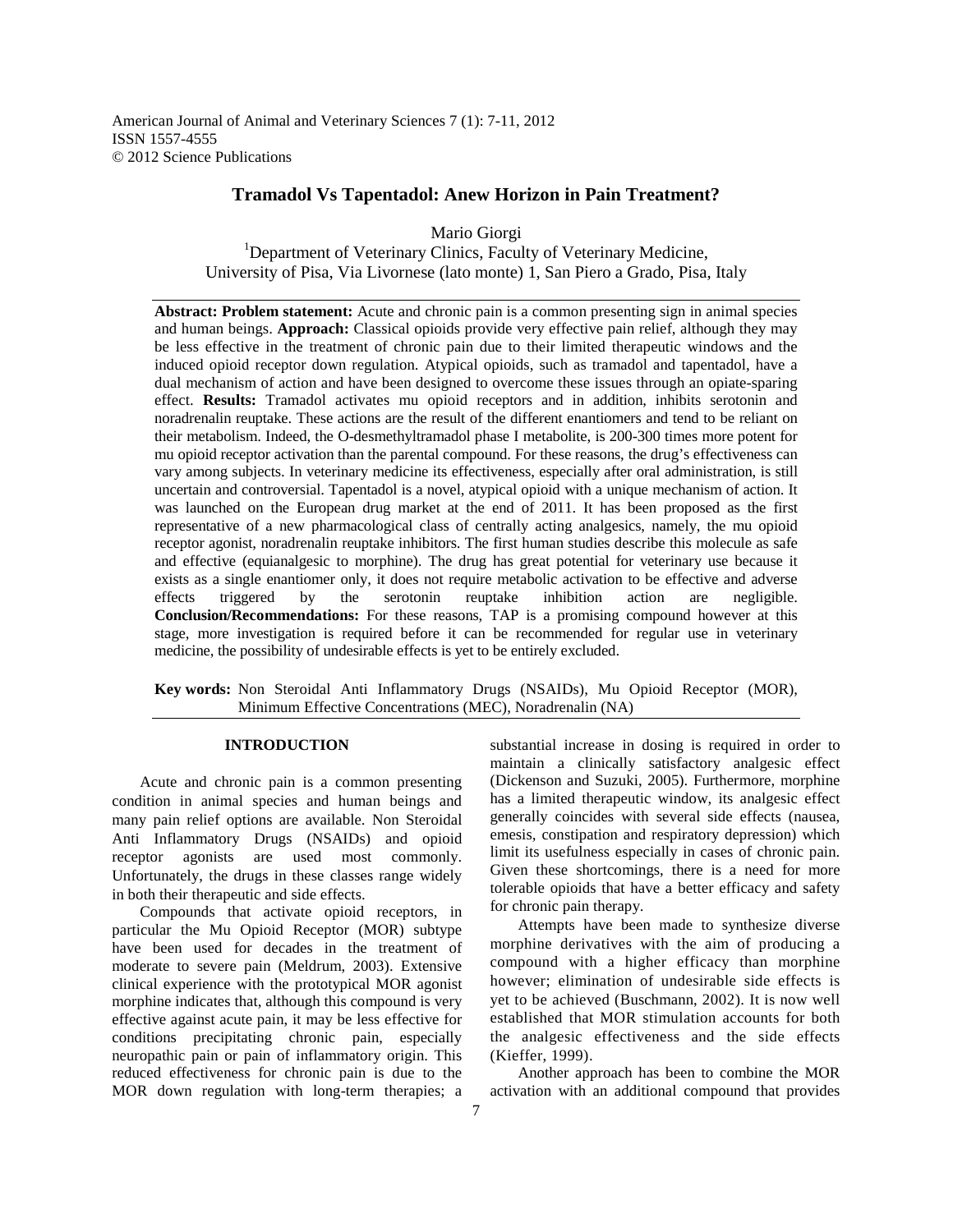analgesia via a different mechanism of action, resulting in an opiate-sparing effect. Activation of the noradrenergic descending pain inhibitory pathway could be considered a candidate for such an additional mechanism (Wang *et al*., 2008). Active ingredients that inhibit the reuptake of Noradrenalin (NA) are effective analgesics, particularly in chronic pain conditions.

**Tramadol:** The first molecule showing this dual mechanism of action was Tramadol (T). It produces MOR activation as well as inhibition of serotonin (5HT) and NA reuptake. T is a racemate (Fig. 1) with active enantiomers; each of these has a different profile of activity. NA and 5-HT reuptake inhibition are predominantly the actions of the (-) and (+) enantiomers of the parent compound, respectively, while MOR activation resides in the (+) enantiomer of O-desmethyl tramadol (the active metabolite is called M1) and to a lesser extent, in (+) T itself (Grond and Sablotzki, 2004). It has been demonstrated that systemic administration of either  $(+)$  or  $(-)$  T induces analgesia, this finding suggests that a noradrenergic mechanism may contribute to the analgesic profile of the racemic T (Hui-Chen *et al*., 2004). The relative contributions of the different mechanisms to the overall analgesic effect vary over time. As the parent compound is metabolized, the contribution of NA and 5-HT reuptake inhibition falls while the contribution of MOR agonism rises, resulting in a complex time- and metabolism-dependent pattern of pharmacological activities (Grond and Sablotzki, 2004). In addition, it has been demonstrated that the analgesic efficacy of T is less pronounced in "poor metaboliser" subjects (who showed a reduced capability to form the M1 metabolite) as compared to "normal metaboliser" subjects who produced relatively high levels of the metabolite. This finding indicated that the MOR active metabolite, M1 contributes significantly to the analgesic profile of T (Stamer *et al*., 2007).

 It can be argued, however, that inhibition of 5-HT reuptake contributes less to the analgesic profile of T than MOR and NA reuptake inhibition. First, it is highly likely that the analgesic efficacy of  $(+)$  T is mediated by the (+) M1 metabolites (200-300 times more potent on MOR activation than the parental compound). Secondly, it was shown that, while T induced analgesia is partially blocked by coadministration with either the MOR antagonist naloxone or the NA antagonist yohimbine; it was completely abolished by combined administration of both antagonists (Enggaard *et al*., 2006).



Fig. 1: Molecular structures of tapentadol (TAP) and tramadol (T). The common structure is highlighted in bold

Clinical and preclinical trials with selective 5-HT inhibitors, selective NA reuptake inhibitors and mixed 5-HT/NA reuptake inhibitors showed that analgesia is mostly due to NA reuptake inhibition rather than to 5- HT reuptake inhibition (Staiger *et al*., 2003; Briley, 2004). Additionally, it has been reported that 5-HT reuptake inhibitor drugs (i.e., selective serotonin reuptake inhibitors) are largely ineffective in the treatment of chronic pain because they indirectly produce concomitant activation of inhibitory as well excitatory 5-HT receptors (Suzuki *et al*., 2004).

 The Minimum Effective Concentrations (MEC) reported for T and M1 in humans have been identified as 0.3±0.2 mg mL<sup>−</sup><sup>1</sup> (Lehmann *et al*., 1990) and 0.08±0.06 mg mL<sup>−</sup><sup>1</sup> (Grond *et al*., 1999), respectively. The analgesic potency of T is about 10% of that of morphine following parenteral administration.

 T has a low abuse potential, possesses no clinically relevant respiratory or cardiovascular effects, lacks pharmacodynamic tolerance, has little effect on gastrointestinal motility and is well tolerated with a low incidence of adverse effects in humans (Grond and Sablotzki, 2004).

 The lack of side effects, characteristic of opioid derivatives, shown by this drug and the absence of typical side effects caused by NSAIDs, recommend T as a molecule for long-term treatment of chronic pain in animals. To date, T has been studied in several animal species however these experiments have usually drawn on several assumptions extrapolated from human data. The activity of the diverse enantiomers has never been tested, nor has the activation of MOR by the M1 metabolite. Although many Pharmacokinetic (PK) studies have been carried out in the last 5 years, only a small number of these have investigated Pharmacodynamic (PD) properties.

 Nowadays, T is widely used in veterinary clinical practice. Although it has been used for some time now,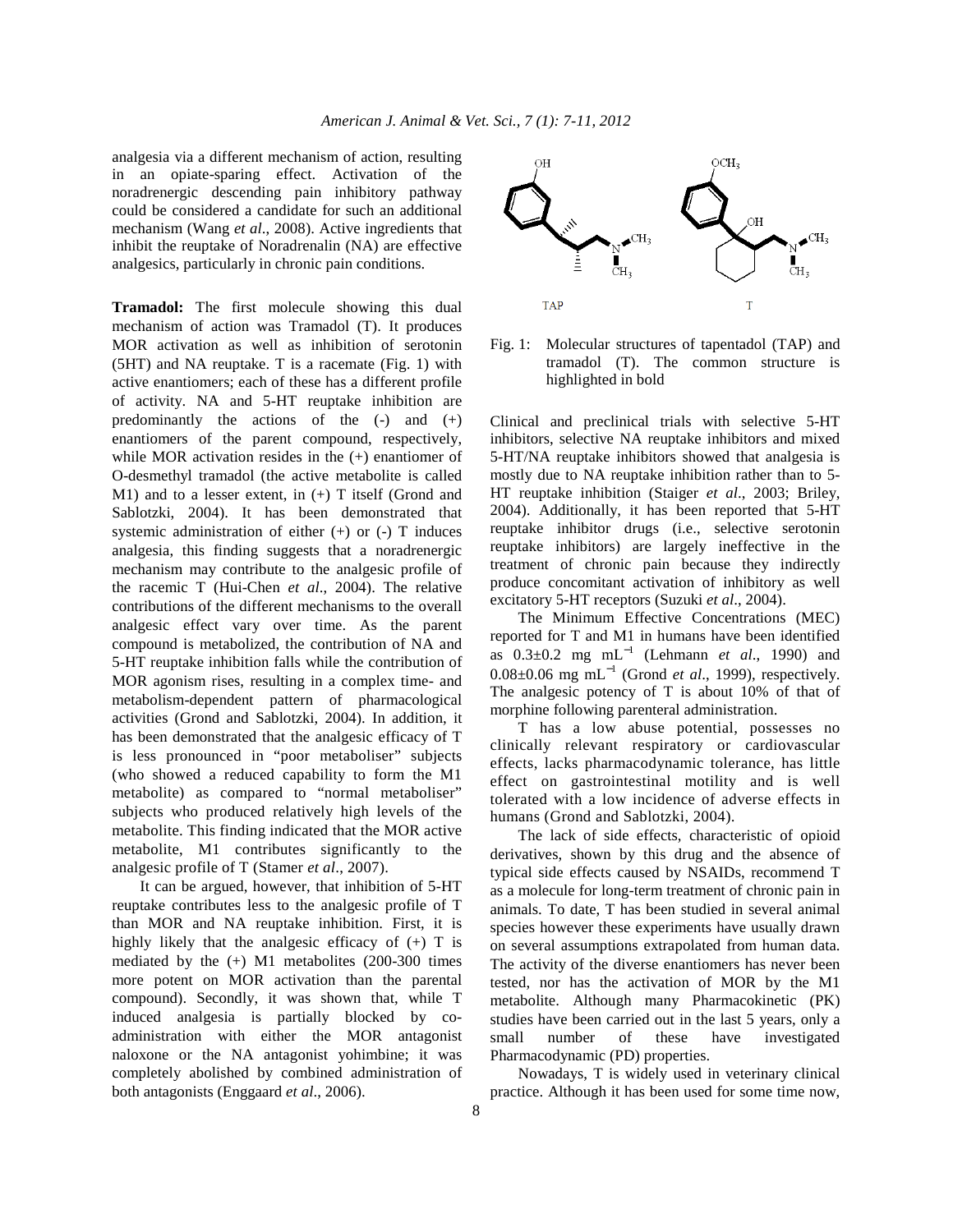our understanding and ability to predict the time course of its pharmacological effects in animals are still hampered by the presence of active metabolites and the coexistence of opioid and non-opioid mechanisms. Recently, T has been reported to be metabolized faster to inactive metabolites N-desmethyl tramadol (M2) and O,N-didesmethyl tramadol (M5), in goats (Sousa *et al*., 2008), dogs (McMillan *et al*., 2008; Giorgi *et al*., 2009a; 2009b; 2009c; 2009d; 2010a; Kukanich and Papich, 2011), horses (Giorgi *et al*., 2007; Shilo *et al*., 2008; Cox *et al*., 2010; Giorgi *et al*., 2010b), llamas (Cox *et al*., 2011), alpacas (Giorgi *et al*., 2010c), peafowl (Black *et al*., 2010), hawks (Souza *et al*., 2011) than in cats (Pypendop and Ilkiw, 2008). The use of T has also been suggested for zoo animals (Souza and Cox, 2011).

 The clinical effectiveness of T is uncertain for some animals, particularly in species that metabolize the molecule to inactive metabolites. It is possible therefore that this drug may not provide as effective and safe treatment for pain as in humans (Giorgi *et al*., 2007; 2009a; 2009b; 2009c; 2009d; 2010a; 2010c; Sousa *et al*., 2008; Kukanich and Papich, 2011). No stereoselective pharmacokinetic studies on T and its metabolite have been reported in animals to date. Although T has been reported as effective in a small number of clinical studies (Vettorato *et al*., 2010, Pypendop *et al*., 2009), its efficacy in veterinary medicine is still controversial.

**Tapentadol:** At the end of 2011, a novel opioid drug, Tapentadol (TAP), was launched on the European market for human use. This drug has a structure similar to T (Fig. 1). Based on its unique mechanism of action, it has been proposed as the first representative of a new pharmacological class of centrally acting analgesics: the MOR agonist, NA Reuptake Inhibitor (MORNRI) (Kress, 2010).

 Interestingly, even though it's MOR affinity is 50 fold lower than that of morphine, this reduces to a 2-3 fold difference after systemic administration. This finding, consistent across different pain relief evaluation models, may be due to a better brain penetration of TAP, but also suggests that the NA reuptake-inhibitory property, contributes to a more potent analgesia that would be expected solely from its MOR agonism (Tzschentke *et al*., 2006). Given the moderate affinity of TAP at the MOR and the opioidsparing effect of TAP's NRI component, it seems logical that TAP would produce fewer opioid-related side effects than classical MOR agonists, such as morphine. Indeed, compared to morphine, TAP produces much less nausea and vomiting in ferrets, the duration of these side effects was also shorter

(Tzschentke *et al*., 2009). Furthermore, the threshold dose for these effects was 100 times higher for TAP than for morphine. Also aligning with these findings, TAP had a weaker inhibitory effect than morphine at equianalgesic intraperitoneal doses on both (i) gastrointestinal motility assessed from charcoal transit and (ii) prostaglandin-induced diarrhoea (Tzschentke *et al*., 2006). Several comparative human preclinical studies involving other analogue opioids confirm these experimental findings (Afilalo *et al*., 2010; Etropolski *et al*., 2011; Wilhorn and Kraus, 2011).

*In vivo* and in vitro preclinical pharmacological studies demonstrated that TAP displays weak anticholinercic activity and a negligible 5HT reuptake inhibition but a pronounced NA reuptake inhibition (Tzschentke *et al*., 2006). Following chronic administration of TAP, tolerance development took much longer compared with morphine (Ahlbeck, 2011).

 The PK features of TAP have been tested in rodents and humans. In summary, the drug is almost completely absorbed after oral administration but undergoes high levels of phase II metabolism glucuronidation, limiting oral bioavailability at 8 and 32% in rats and humans, respectively. Phase I biotransformation is negligible and does not produce active metabolites. TAP has shown no potential for CYP450 induction or inhibition (Terlinden *et al*., 2007).

 Recently, evaluation of new pharmaceutical ingredients approved for use in human medicine and of potential interest for veterinary medicine, included assessment of TAP (Emmerich, 2011). There is great potential for use of this drug in veterinary species. Theoretically, it might overcome a number of the disadvantages of T such as: (i) TAP exists only as a single enantiomer; (ii) only the parent compound is involved in its pharmacological activity (i.e., no metabolic activation is necessary); (iii) the time dependent changes in the dynamic of opioid and monoaminergic analgesia occur in parallel; (iv) no CYP450 induction/inhibition exists which could negatively affect analgesia; (v) the 5HT reuptake inhibition triggering adverse effects is negligible. However, TAP still has some disadvantages, namely: (i) it has antimuscarinic activity, albeit weak, which produces a well known cadre of adverse effects; (ii) it is a weak blocker of  $5-HT_3$  receptor (e.g., as mirtazapine, metaclopramide, ondasteron,…), as yet it has not been determined whether this property is helpful or harmful; iii) it has very low oral bioavailability (although a prodrug with amino acids or short peptides increasing the bioavailability by a factor of 10 has been patented (US Patent Application 20100227921); (iv) the bioavailability in cats and in other animal species deficient of glucuronic acid, might be much higher.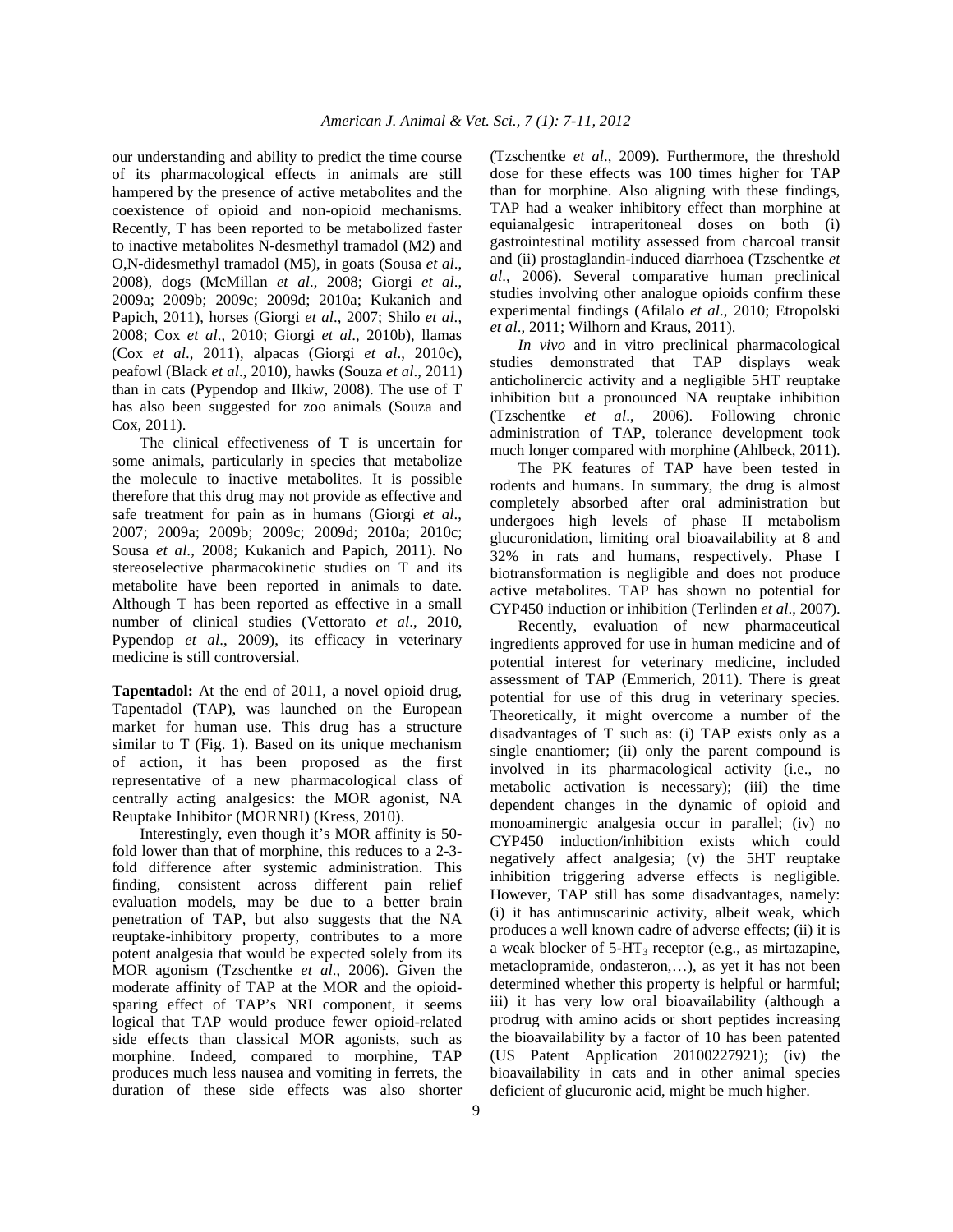TAP is a promising compound but much more data, especially PK/PD, is required before its regular use in veterinary medicine can be recommended.

## **REFERENCES**

- Afilalo, M., M.S. Etropolski, B. Kuperwasser, K. Kelly and A. Okamoto *et al*., 2010. Efficacy and safety of tapentadol extended release compared with oxycodone controlled release for the management of moderate to severe chronic pain related to osteoarthritis of the knee: A randomized, doubleblind, placebo- and active-controlled phase III Study. Clin. Drug Invest., 30: 489-505. DOI: 10.2165/11533440-000000000-00000
- Ahlbeck, K., 2011. Opioids: A two-faced Janus. Curr. Med. Res. Opin., 27: 439-448. PMID: 21194392
- Black, P.A., S.K. Cox, M. Macek, A. Tieber and R.E. Junge, 2010. Pharmacokinetics of tramadol hydrochloride and its metabolite Odesmethyltramadol in peafowl (Pavo cristatus). J. Zoo Wildl. Med., 41: 671-676. PMID: 21370649
- Briley, M., 2004. Clinical experience with dual action antidepressants in different chronic pain syndromes. Hum. Psychopharmacol., Suppl, 1: S21-25. PMID: 15378667
- Buschmann, H., 2002. Analgesics: From Chemistry and Pharmacology to Clinical Application. 1st Edn., Wiley-VCH, Weinheim, Germany, ISBN: 3527304037, pp: 604.
- Cox, S., N. Villarino and T. Doherty, 2010. Determination of oral tramadol pharmacokinetics in horses. Res. Vet. Sci., 89: 236-241. PMID: 20223494
- Cox, S., T. Martin-Jimenez, S.V. Amstel and T. Doherty, 2011. Pharmacokinetics of intravenous and intramuscular tramadol in llamas. J. Vet. Pharmacol. Ther., 34: 259-264. DOI: 10.1111/j.1365-2885.2010.01219.x
- Dickenson, A.H. and R. Suzuki, 2005. Opioids in neuropathic pain: Clues from animal studies. Eur. J. Pain., 9: 113-116. PMID: 15737797
- Emmerich, I.U., 2011. New drugs for small animals in 2010. Tierarztl. Prax. Ausg. K. Kleintiere Heimtiere, 39: 429-435. PMID: 22167169
- Enggaard, T.P., L. Poulsen, L. Arendt-Nielsen, K. Brøsen and J. Ossig *et al*., 2006. The analgesic effect of tramadol after intravenous injection in healthy volunteers in relation to CYP2D6. Anesth. Analg., 102: 146-150. PMID: 16368820
- Etropolski, M., K. Kelly, A. Okamoto and C. Rauschkolb, 2011. Comparable efficacy and superior gastrointestinal tolerability (nausea, vomiting, constipation) of tapentadol compared with oxycodone hydrochloride. Adv. Ther., 28: 401-417. PMID: 21494892
- Giorgi, M., G. Soldani, C. Manera, P. Ferrarini and M. Sgorbini *et al*., 2007. Pharmacokinetics of tramadol and its metabolites M1, M2 and M5 in horses following intravenous, immediate release (fasted/fed) and sustained release single dose administration. J. Equine Vet. Sci., 27: 481-488. DOI: 10.1016/j.jevs.2007.10.004
- Giorgi, M., S.D. Carlo, G. Saccomanni, B. Lebkowska-Wieruszewska and V. Turini *et al*., 2009a. Biopharmaceutical profile of tramadol in the dog. Vet. Res. Commun., 33: S189-S192. PMID: 19585256
- Giorgi, M., S.D. Carlo, G. Saccomanni, B. Lebkowska-Wieruszewska and C.J. Kowalski, 2009b. Pharmacokinetic and urine profile of tramadol and its major metabolites following oral immediate release capsules administration in dogs. Vet. Res. Commun., 33: 875-885. PMID: 19533402
- Giorgi, M., S. Del Carlo, G. Saccomanni, B. Lebkowska-Wieruszewska and C.J. Kowalski, 2009c. Pharmacokinetics of tramadol and its major metabolites following rectal and intravenous administration in dogs. N Z Vet. J., 57: 146-52. PMID: 19521463
- Giorgi, M., G. Saccomanni, B. Lebkowska-Wieruszewska and C. Kowalski, 2009d. Pharmacokinetic evaluation of tramadol and its major metabolites after single oral sustained tablet administration in the dog: A pilot study. Vet. J., 180: 253-255. PMID: 18313955
- Giorgi, M., S.D. Carlo, B. Lebkowska-Wieruszewska, C.J. Kowalski and G. Saccomanni, 2010a. Pharmacokinetics of tramadol and metabolites after injective administrations in dogs. Pol. J. Vet. Sci., 13: 639-644. PMID: 2137074
- Giorgi, M., G. Saccomanni and V. Andreoni, 2010b. Pharmacokinetics of tramadol after epidural administration in horses. J. Equine Vet. Sci., 30: 44-46. DOI: 10.1016/j.jevs.2009.11.004
- Giorgi, M., G. Saccomanni, S. Del Carlo and V. Andreoni, 2010c. Pharmacokinetic of tramadol and its major metabolites after intravenous and intramuscular injections in alpacas (Vicugna pacos). J. Camel Pract. Res., 17: 123-126.
- Grond, S. and A. Sablotzki, 2004. Clinical pharmacology of tramadol. Clin. Pharmacokinet., 43: 879-923. PMID: 15509185